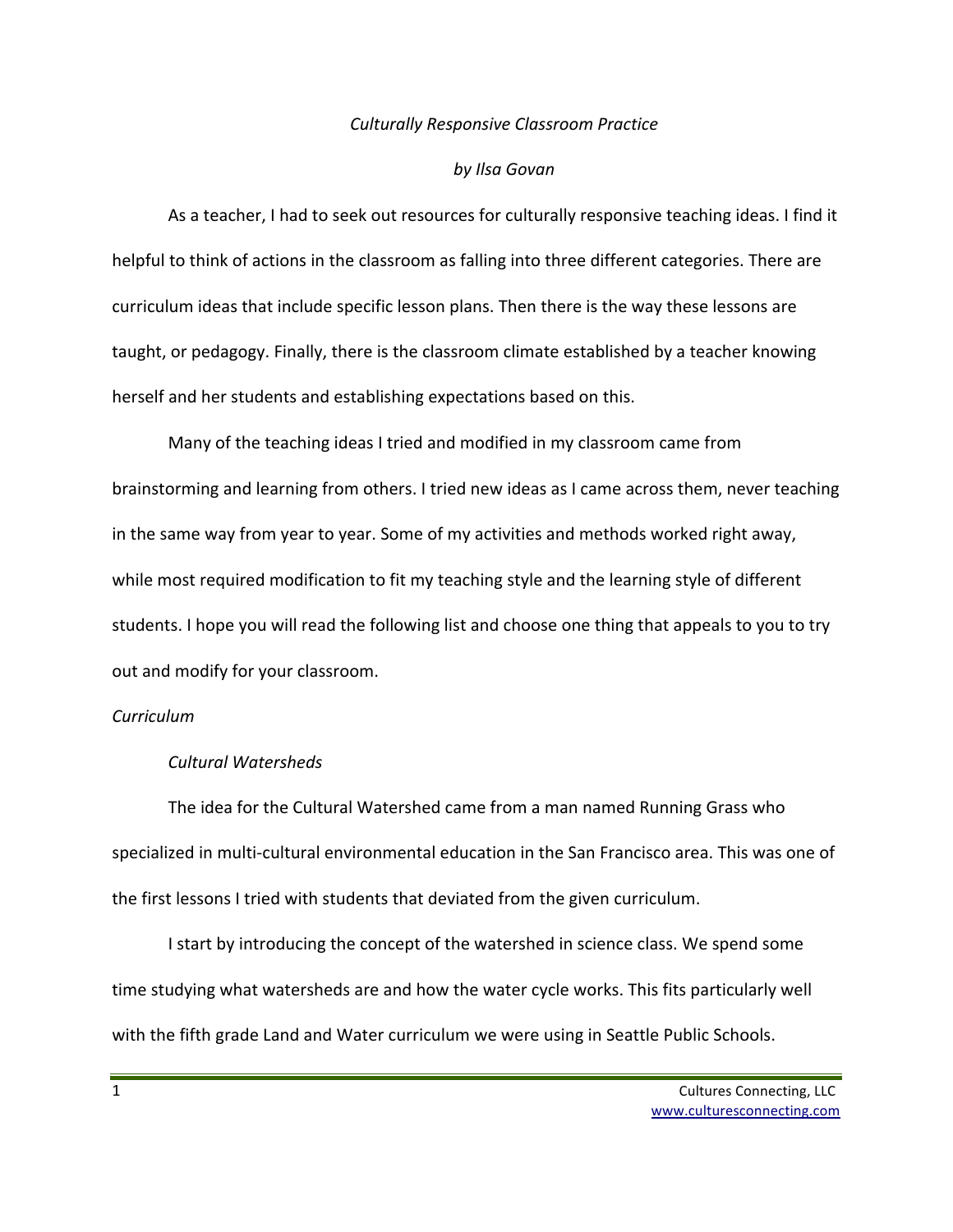I then make a T chart with parts of a watershed on one side and elements of culture on the other. We list the different naturally occurring watershed components such as mountains, rivers, snow, clouds, oceans, etc. Then we discuss what makes up a person's culture and list such things as music, religion, language, countries, food, etc. I am very clear that culture includes not only the values and traditions of our ancestors and families, but also our current activities. Examples from my own life include playing cards, which connects with my midwestern background, and a reverence for nature that stems from my parent's spiritual beliefs.

After brainstorming, I talk about the concept of symbolism. I explain that we will use the watershed to symbolically represent our personal culture. I show them an example where I draw two mountains that represent my mother's and father's sides of my family. Rivers run down the mountains and form the lake that is my life. Every part that I include in my picture must be connected to my culture in some way. The trees may be a symbol of my appreciation of nature, while raindrops are colored like the flags of the countries my ancestors came from.

Each child creates a rough draft of the their watershed picture. Before they move on to the final, I have them explain to me what each part symbolizes and how the whole fully shows their unique culture. This is an important step in offering individual support to those who do not at first grasp the concept of symbolism. I will often ask them to choose one part of their culture and then think about how that could be a part of the watershed. The students have come up with football shaped lakes to demonstrate their love of sports and sunlight that represents their now dead family members watching them from above.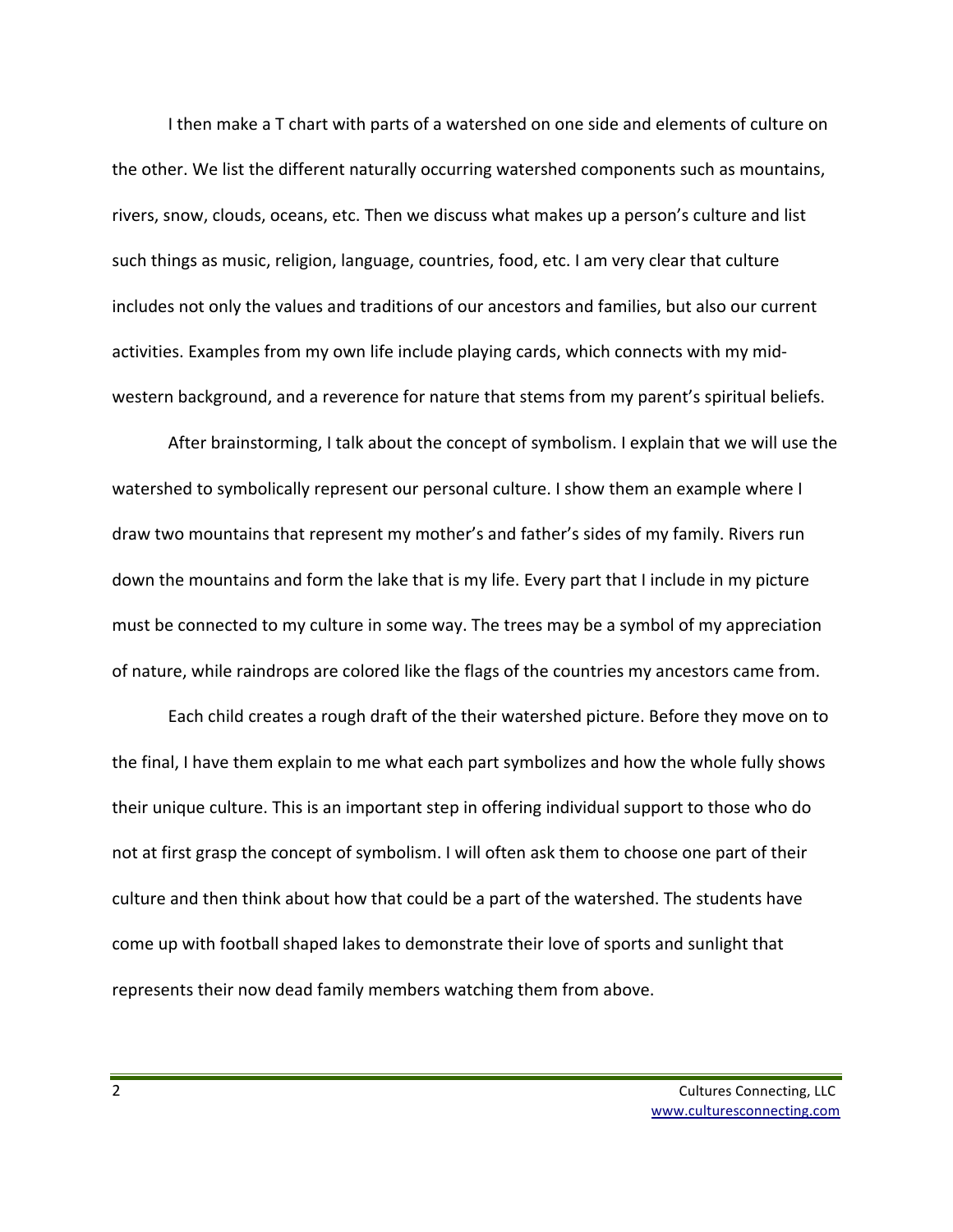We use large poster paper to complete the final projects. I allow the students to choose from a variety of art supplies including oil pastels, tissue paper, construction paper, ribbon, and material scraps. The conversations while they are working on these are rich and I encourage them to talk and share ideas with their neighbors.

Once the final posters are done, I introduce the idea of metaphors in writing. We discuss the difference between this and similes. Having just completed symbolic posters, it is easy for them to tell the story of their culture using the watershed as a metaphor. I share a few examples of metaphors in poems, then they each write their story in poem format. These often begin with lines such as, "My mother is a mountain of strength...".

They type up final drafts of the poems and mount them on poster paper. I have had the students share these with our class and visit other classes in groups of four to conduct presentations. We have also read them to our kindergarten and first grade buddies. I always laminate and post them in the hallway for others to appreciate.

The value of this lesson comes in sharing and learning about others and ourselves. The students also grasp such ideas as symbolism, culture, watersheds, and metaphor that can be difficult to make concrete at an elementary level.

# *Action Research Groups*

This idea came to me from teacher Margie Butcher who was using a similar strategy in her first grade classroom. With younger students, she had parents and other volunteers facilitate each group. In the fifth grade class, I had a couple of volunteers work with groups that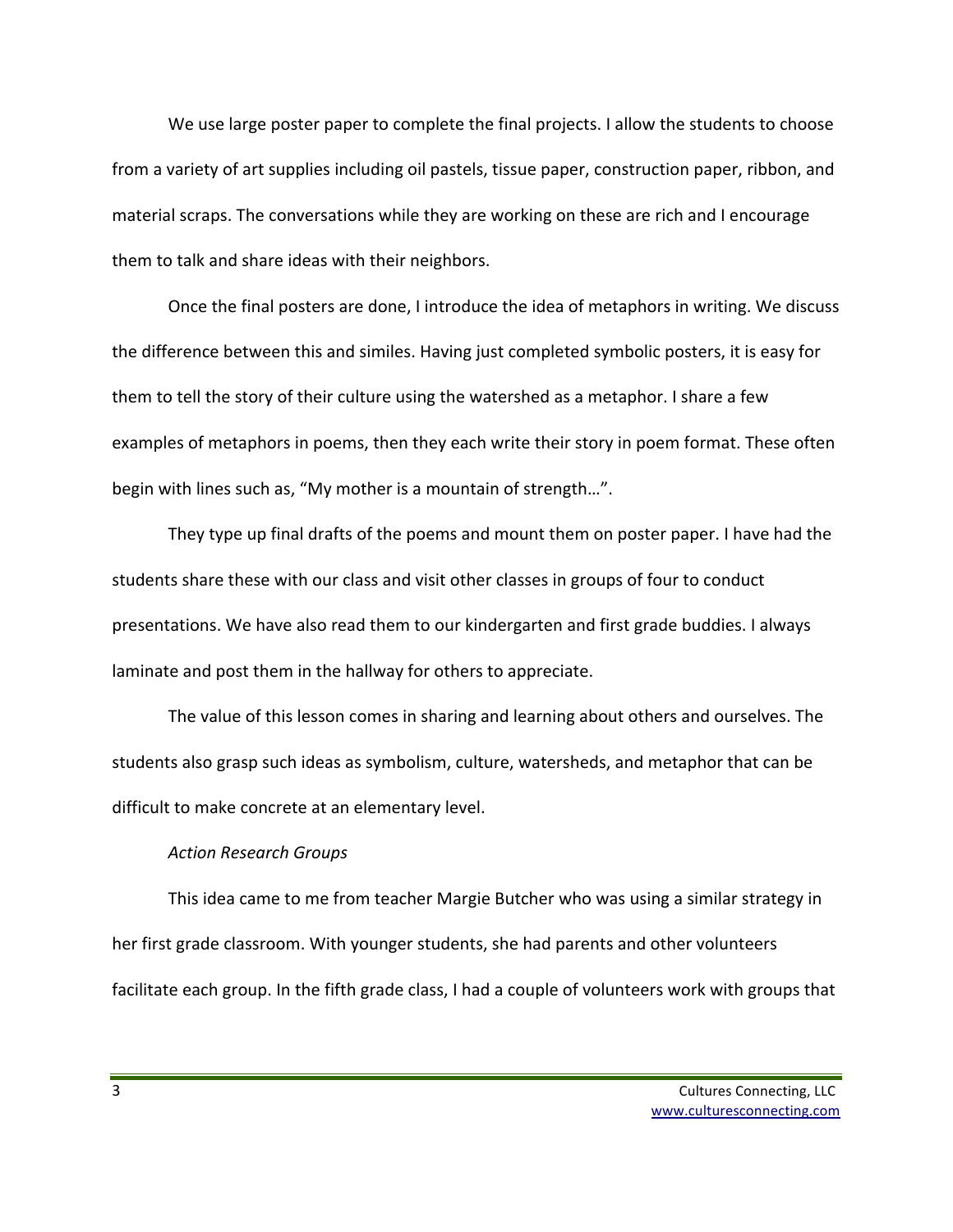needed extra help on a rotating basis. The groups met once a week at a set time, although they sometimes did extra work throughout the week.

Action research groups are also based on Paulo Friere's praxis model. We began by listing all of the things we would like to see changed in the world, and synthesized these ideas into approximately eight main categories such as "Environmental Destruction", "War", and "Homelessness". The students then thought about the area they were most concerned with and formed groups based on their chosen topic. These groups ranged in size from two to six students. I recommend larger groups breaking up so that there are no more than four students working together at any one time.

Once groups are formed, they list all of the things they know about their topic and what they would like to find out about. Then they begin their research based on what they want to find out. Some students worked independently on a couple of research questions, while others chose to research together. I guided them through the research process by instructing them in note taking strategies and ways to find the best information. We used videos, books, the internet, magazines, newspapers and interviews to gather information. In one case, several students were studying drug addiction. Through a parent's connection, I invited a US custom's agent who trained drug-sniffing dogs to give a presentation to the class about his work.

After gathering information, the groups brainstormed possible actions to take. They selected one or two actions and tried them out. These included anything from adopting an orca, to planting a tree, to giving a presentation to the class and inviting parents. Following their action, they reflected on the effectiveness of it. From there they decided if they wanted to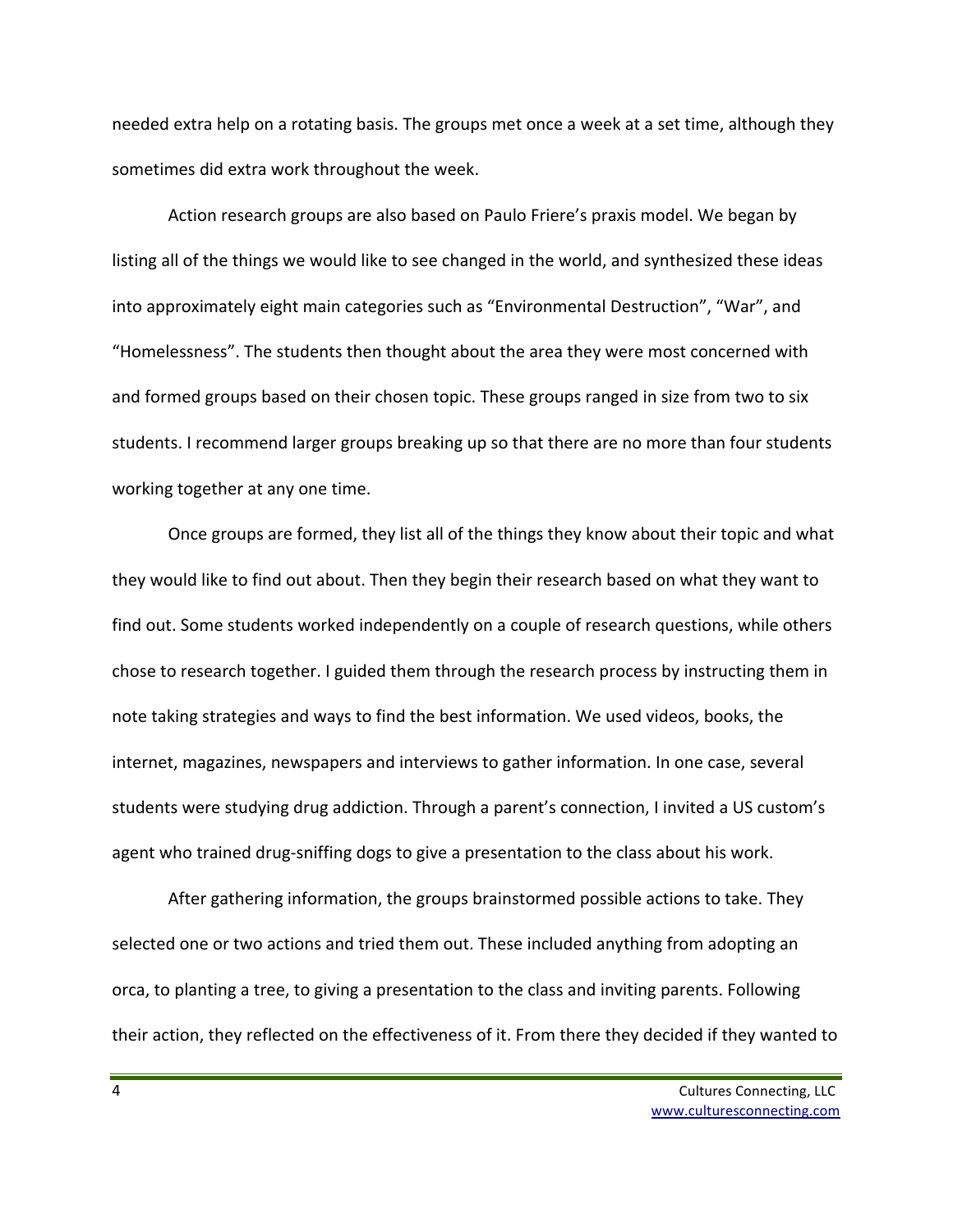continue working on that particular issue, trying other actions, or begin the process again with a new topic.

Action Research Groups allowed students to investigate something they cared about, learn valuable research skills, and see small ways they could change the world. The students always looked forward to their Action Research time. I have since used this approach while facilitating study groups on racism at one school. The staff broke up into small groups based on techniques we wanted to investigate and try in our classrooms. At the end of the year, we shared the results with the rest of the staff. This was some of the best time I've spent on professional development activities.

# *Mathematical Analysis of Biases*

I was inspired to try this in my classroom after reading a couple of good articles in *Rethinking Schools* magazine. I also used their feature on "10 Quick Ways to Identify Racism and Sexism" in children's books for teaching qualitative analysis skills.

We began this lesson by brainstorming different types of bias such as racism, sexism, classism, and ageism. I put the students into mixed skill groups and had them select one type of bias they wanted to look for. I guided them in generating a research question such as "Do newspapers feature more men than women on the front page?" Their questions had to be objective, something they could answer simply by counting and recording data. Each group developed a plan that would allow them to complete their research within a week. They also created a recording sheet for their data.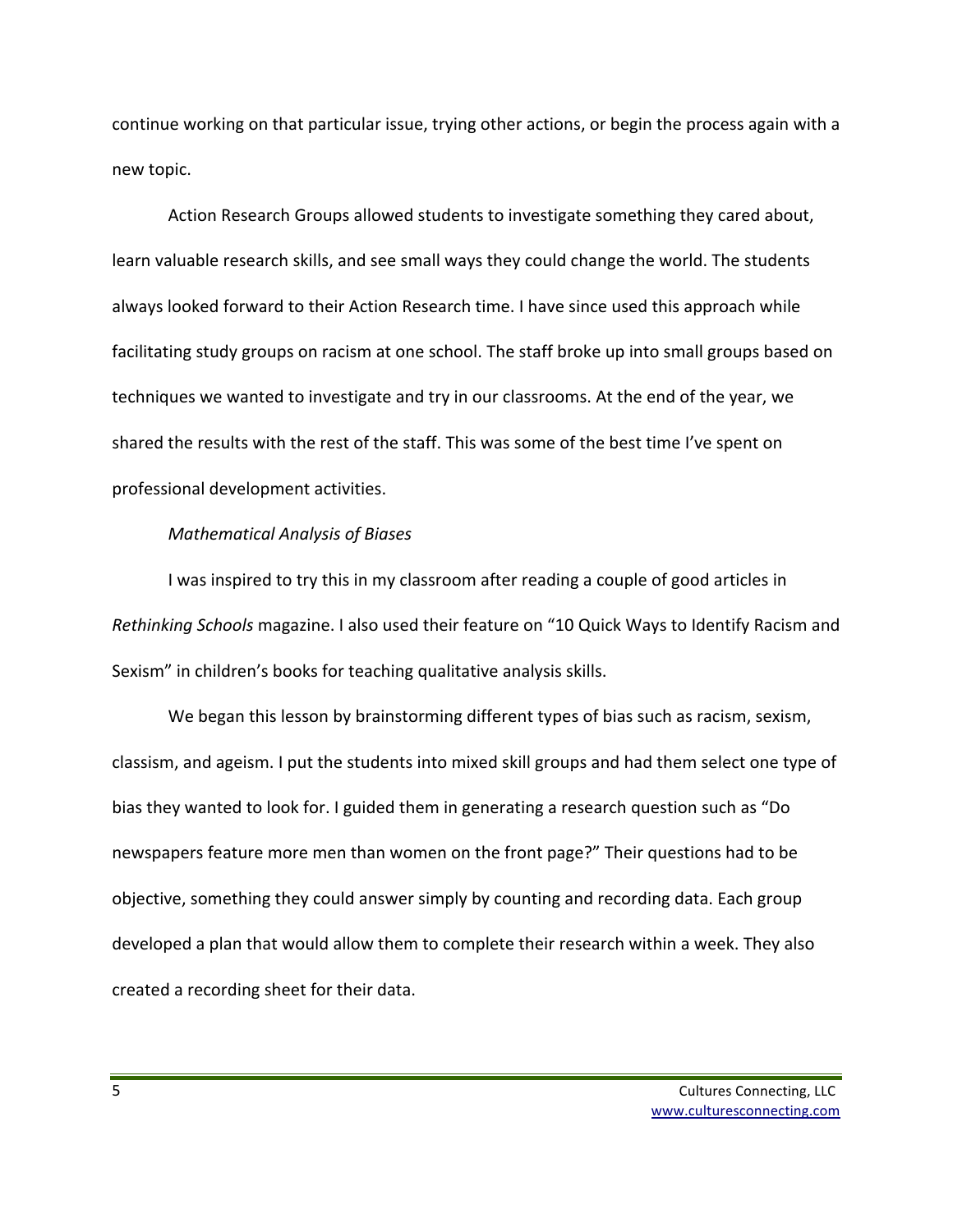I provided newspapers and gave them time every day at the start of math class to work on this project. At the end of the week, they totaled their results. These were then presented on a poster that included a pie chart with percents, the raw data, and a written conclusion based on their results. We shared these with the rest of the class and posted them in the hallway for others to view and discuss as well.

This lesson presented an engaging way to learn how to track data, report results, and draw conclusions. The students enjoyed researching a topic of their interest and advocating against injustices they found. Many of them chose to write letters to the newspaper as a followup to their study.

# *Teaching Methods*

### *Planning for Multiple Intelligences*

Nearly every teacher is introduced to the idea of Multiple Intelligences in her college courses. However, I found that knowing they existed and actually utilizing lessons that tapped into different intelligences were two different things. Unless I was intentional about it, most of my lessons were aimed at auditory learners.

To rectify this was simple. I did all of my specific lesson planning a week in advance. After mapping out our week, I would go back through it with a list of the Multiple Intelligences, checking to see if all were included at some point. I would make sure we were doing physical activities, watching short films, utilizing music, and going outside at least once a week. I also made sure my homework exercises offered a variety of ways for students to demonstrate their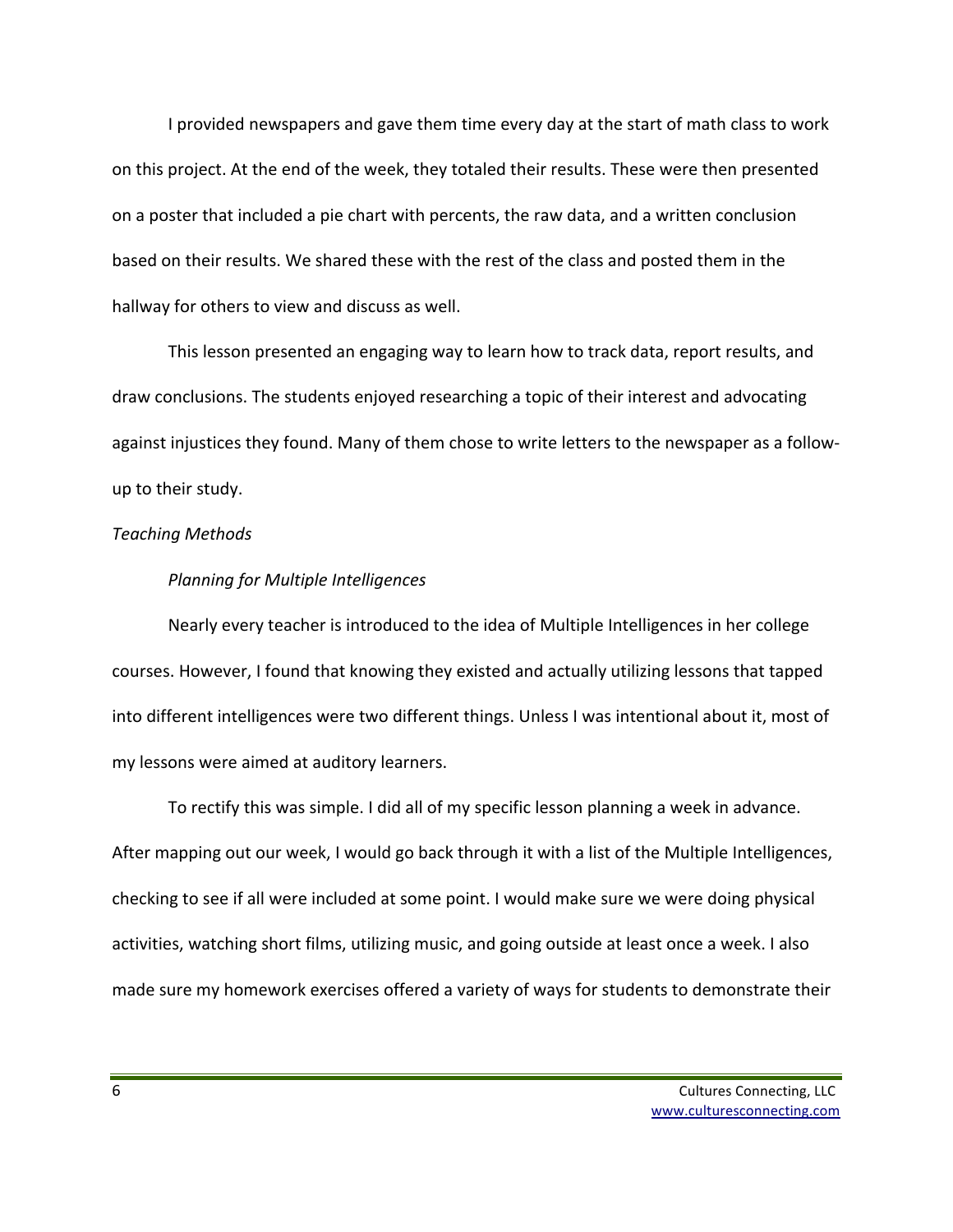learning. For example they might have the choice between drawing a comic, writing a page, recording an interview, or creating a short play.

This simple check made my classroom a more inclusive environment and made teaching more interesting and fun.

# *Teaching from Student Interests*

As I mentioned when talking about specific lesson plans, I frequently give students control over what they're learning. If we are trying to teach students to be critical thinkers, it is important to show respect for the decisions they make by allowing them to make decisions that actually influence the content of their learning. This also easily engages students in their learning, as they get to choose. It is important to balance student choices with presenting information. 

For example, at the beginning of the year, I would ask students what they most wanted to change in the world. In addition to using these topics for our Action Research Groups, I also used them to guide history lessons. If students said they were concerned about child labor, we would examine the history of child labor in the United States as well as nation-wide. This would then be related to current practices as well as the differences and similarities between the chores they do at home today and child labor in the past. I also called their parents in to help me brainstorm ideas for the units. This helped me to network and find community resources, as well as hear parental perspectives on potentially divisive topics.

I provided students with specific instruction and resources in the area of their interest. Rather than simply asking what they were interested in, I posed the question, "What do you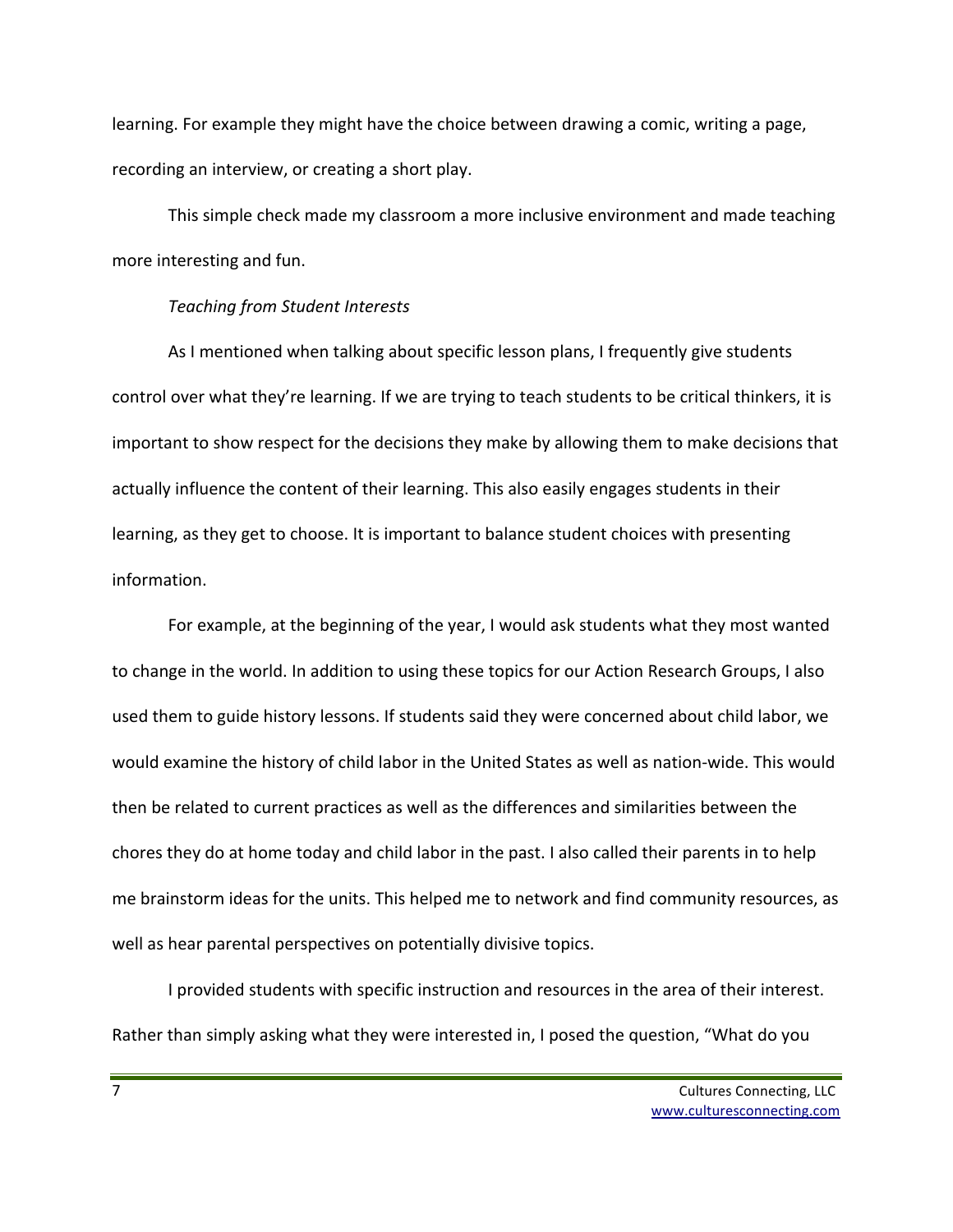most want to change?" This meant our instruction would have a focus on justice, rather than simply exploring a topic like mammals.

Students will also benefit from an introduction to a topic and then choices within that. If they had no familiarity with the possibility of biases in the media, there is no way they would express this as a topic of interest. Instead, I suggested that there could be biases, let them list all the biases they knew of, then let them discover for themselves whether or not these biases existed.

Guided choice making is an intentional part of my short and long term classroom planning. It is one other way that I show my students I genuinely care about them and recognize their genius.

# *Classroom Interviews*

This idea came from the book *Classroom Interviews: A World of Learning* by Paula Rogovin. She invited parents and community members into classes to be interviewed by students about topics they were studying in school.

In my class, I would send a notice out with my weekly classroom newsletter letting parents know the topics we were studying and asking if they knew of anyone who had experience in these areas. We interviewed an anthropologist who nearly drown in the Amazon River during a unit on survival, a woman who had recently immigrated to the United States while exploring immigration throughout history, and a woman who worked as a doula when we were studying pregnancy and reproductive systems.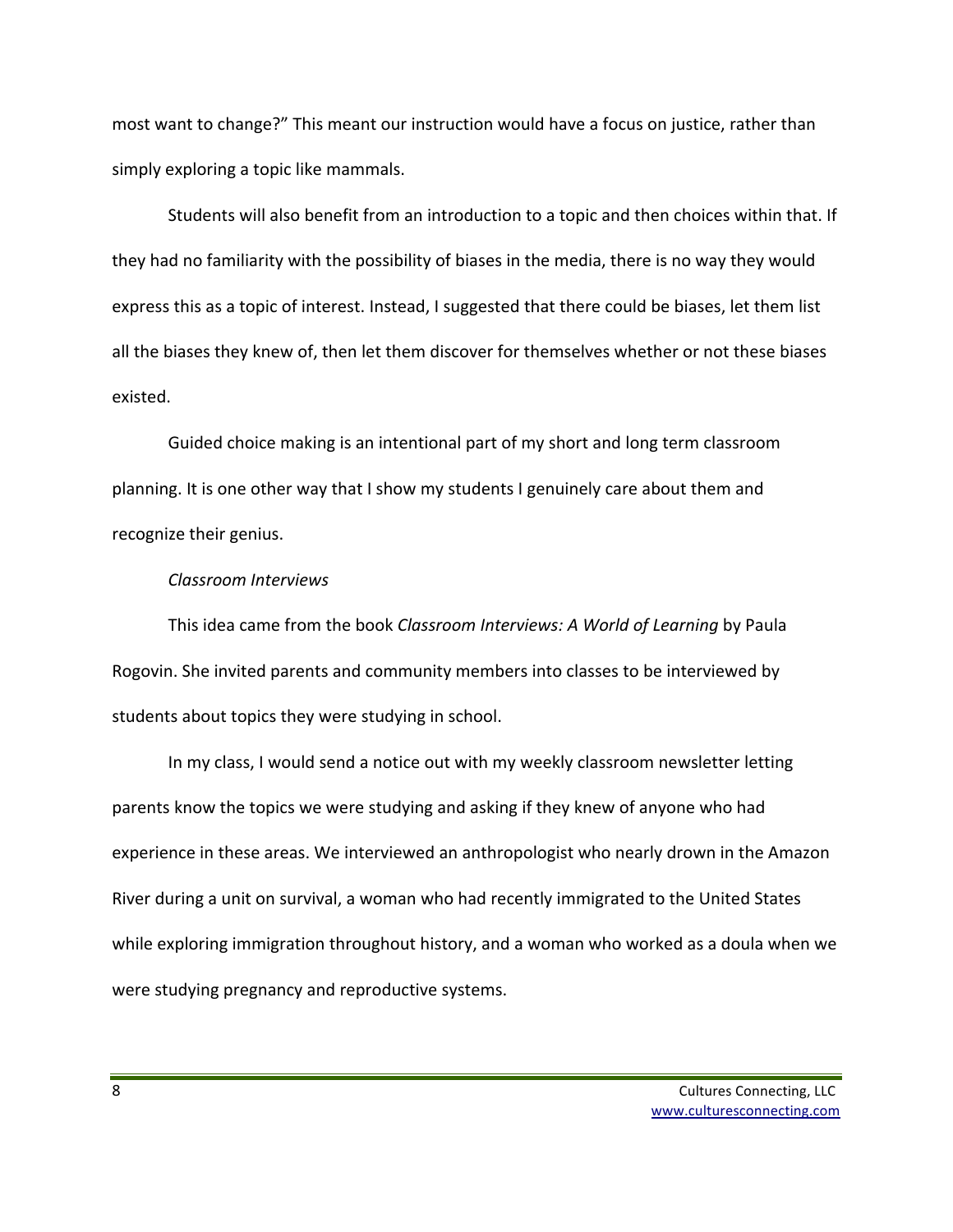Before our guests entered the classroom, each student wrote three questions and prepared their notebook, clipboard, and pencil for note taking. They served as journalists. Rather than lecture as experts, the people being interviewed would answer the students' questions and share their personal experiences. I helped the students learn to take notes by telling them what I was writing during the interview. I would also record important new vocabulary terms on the board. After the interview, I gave them 10 minutes of free time to talk personally with the presenter or just visit with each other. This also gave me a chance to take a picture of the interviewee.

Each student then wrote one paragraph and created an illustration about the thing that stood out to them the most during the interview. I organized these by topic, had them laminated, and compiled them into a book. The cover of the book featured the picture I had taken. We gave the color copy of the book to the interviewee and kept the black and white copy for ourselves.

This is a great way to involve parents and community members in the classroom. It helped to bring our topics of study to life. In addition, it was a great way to feature "experts" from diverse backgrounds.

# *Classroom Expectations*

### *Behavior Management*

One of the most difficult skills I had to learn as a teacher was how to manage a group of students. Asserting authority without acting in an oppressive way was and is a balancing act that I'm not sure I will ever master. I had to get over the idea that I was not "being mean" to my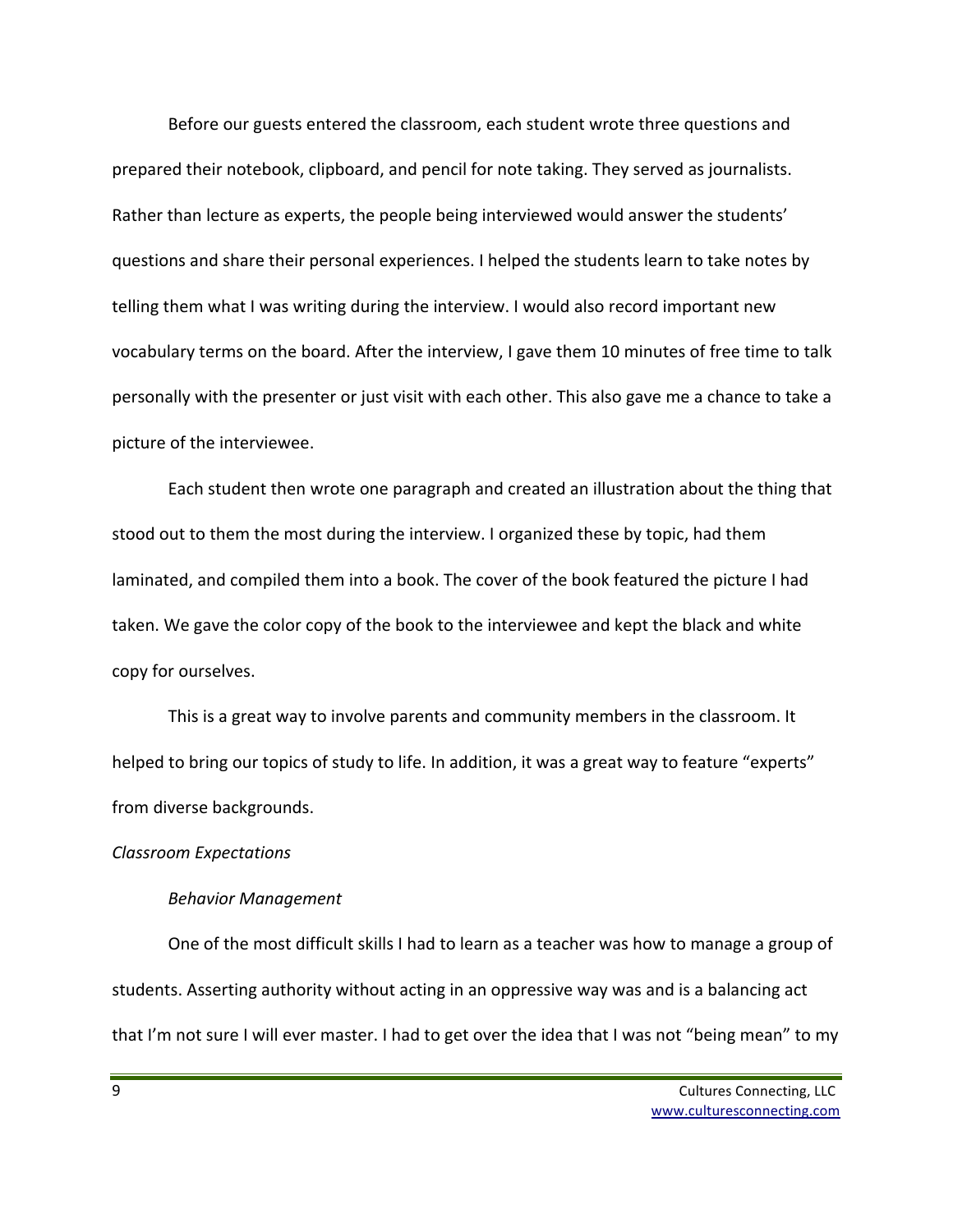fourth and fifth grade students by insisting that they follow my directions; that it is actually a disservice to not insist that they learn. I was raised to question authority and the answer "because I said so" was mocked in my family. However, I have found some very effective ways for working with children in a classroom where their voices are encouraged while I maintain authority and thereby earn their respect.

The first premise of my interactions with children is to treat them with respect as thinking human beings. I try not to talk down to students, but rather to explain complex vocabulary and concepts in ways they can understand. I assume they have much to teach me and give them opportunities to share this knowledge. We joke with each other and I find out about their lives outside of class.

Before teaching a lesson I connect it to the students' lives so they can see the importance of learning it. When a student asks me why they have to do something, I genuinely listen to them and do not consider it an affront to my lesson planning. However, this also means recognizing when they are really in need of an explanation and those times when it is okay to simply say, "Because I think it's important."

I've worked to balance my teaching style with the students' learning styles. I come from a family where we interrupt each other in conversation to add a joke, build on what the other person is saying, or finish each other's sentences. Some of my students are very comfortable with this means of discourse, while others find it confusing or rude. Being cognizant of this, I create opportunities for a variety of types of conversations and encourage self-awareness. I know that I can tolerate a certain level of noise in the classroom and sometimes I need total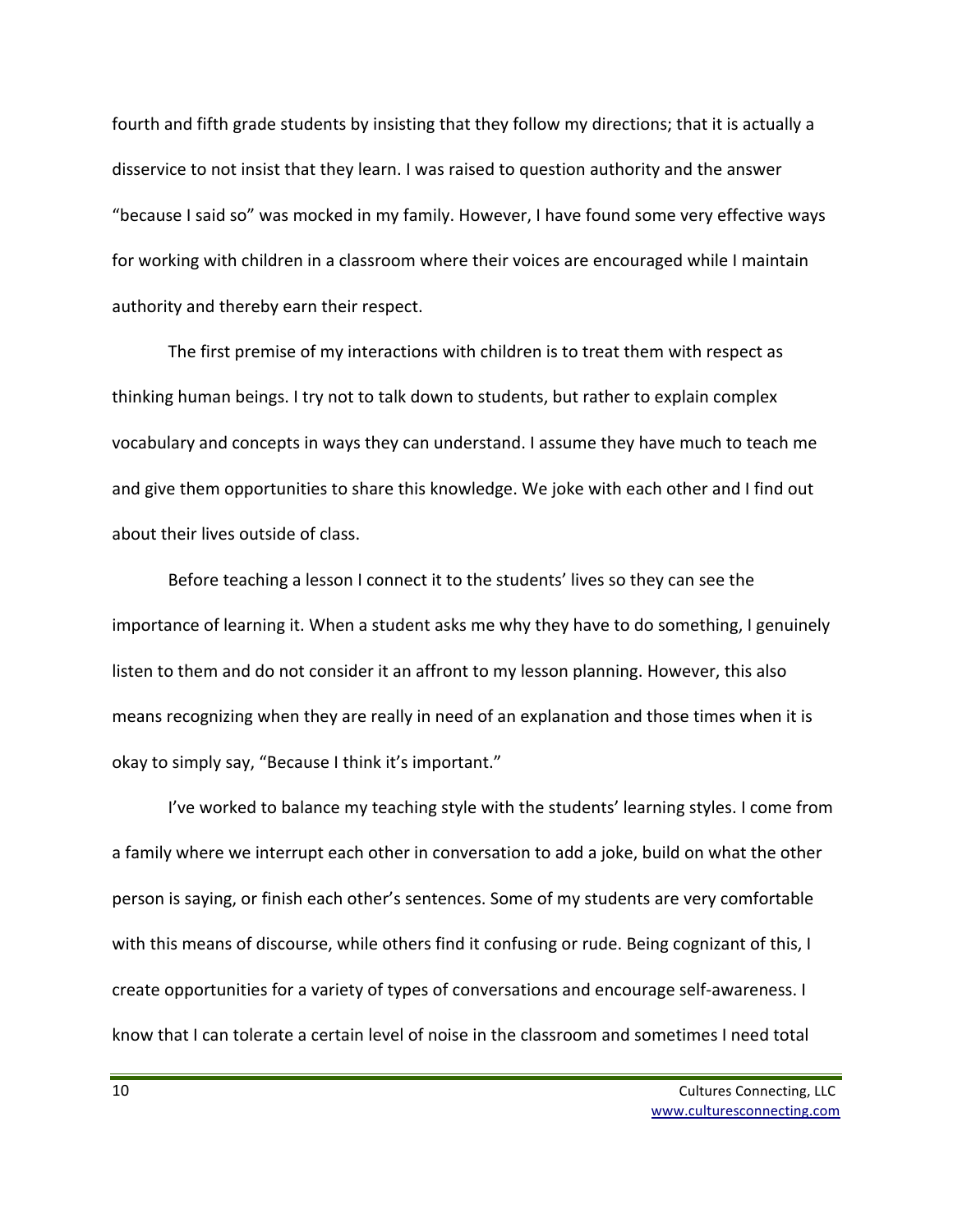silence. So I think it is only fair to the students to tell them what this noise level is. At the same time, I am flexible with what they need and attempt to recognize when someone is getting louder than I would because they are excited and engaged in the lesson. This balancing act involves knowing my students and myself well enough to make concessions to involve them without compromising the comfort I need.

Students are far more cooperative and engaged in any lesson when they have some choice over what they are studying. As I mentioned earlier, this can be in the form of researching projects of their choice, giving them control of the overall curricular themes, or letting them complete projects in different ways. Sometimes giving choice means letting them choose which three of the five math problems they want to complete. I set the initial parameters for their choices and have veto power.

One example of this was the way I had students sit on the first day of school. I had decided in my second year of teaching fifth grade to let the children choose their own seats. Predictably, they picked seats by their friends, which was fine until they started excluding others. One poor girl ended up crying in the hallway during the first ten minutes of the first day of school because no one wanted to sit with her. I felt awful. To avoid this the next year, I gave each group of four desks a color. Then I put colored dots on blank nametags that I handed out to students as they entered the room. They had to sit at the table that matched their color, but could choose which specific seat they wanted. After sitting, they were instructed to decorate their nametags. This gave shyer students something to do that was simple and unintimidating.